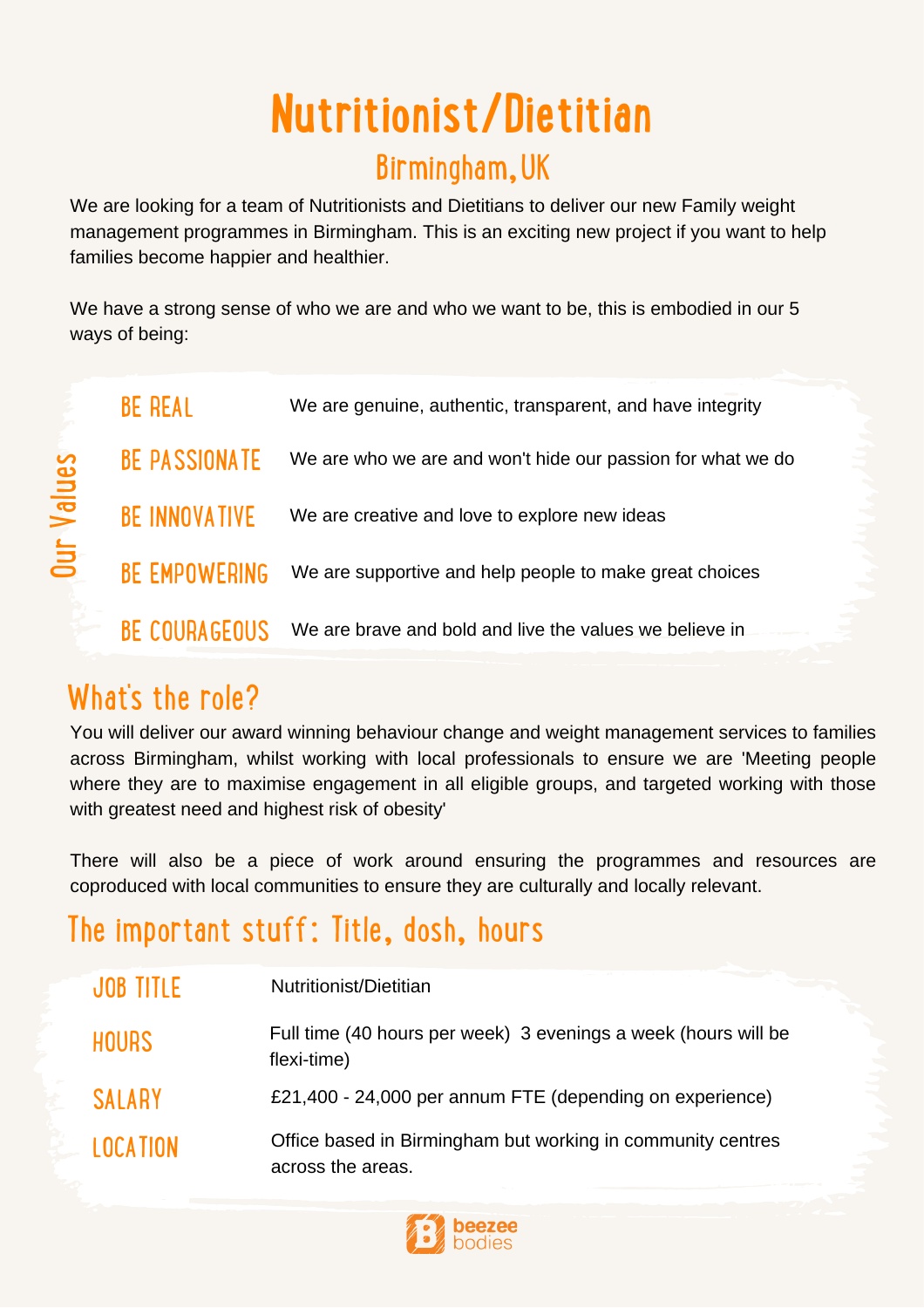# What will you do if you get the job?

- Support the recruitment of families to the interventions
- Help to refine existing programmes and develop new ones in line with evidence, coproduction and sound underpinning theories
- Be part of a team that delivers the award winning BZ Families behaviour change and weight management programme
- Empower individual families to manage their weight and behaviour effectively by understanding their individual context and needs and supporting them to change behaviours
- Ensure we deliver evidence based advice to families across Birmingham- keeping up with changes and new ways of working
- Following up with families/Review families after sessions to ensure they are on track and referring onto alternative services if necessary
- Adhere to professional practice standards and legislation, including confidentiality, safeguarding, equality, diversity and inclusion policies.
- Help us achieve our contract aims
- Input data and manage caseloads of families using our online data system
- Work with local professionals to increase referrals to our service and build on existing partnerships
- Refer families to support from local services
- Contribute to a positive working environment to help the team thrive and innovate and use new ideas (a good sense of humour is a must)
- Work alongside the wellbeing coordinators to support families on the 1-1 service with nutrition advice
- Undertake other relevant work as required by BeeZee Bodies

#### Why is it great working at BeeZee Bodies?

- Have work that is meaningful and helps change peoples lives for the better
- Be part of a vibrant organisation who love to innovate
- Work with a team that will support you to do your job to the best of your ability
- Have a chance to take part in fun work place activities and challenges
- Access our employee assistance programme when they need to
- Take part in our daily workplace health (everyone gets an extra 20min paid break)
- Attend quarterly away days and training week
- Develop your skills with regular and diverse CPD
- Be part of our Pension scheme
- Have access to our bike to work scheme
- Monthly 1-1s with your line manager
- Innovative work spaces with standing desks
- 4.8 out of 5 Glassdoor.co.uk Rating
- Free tea and coffee



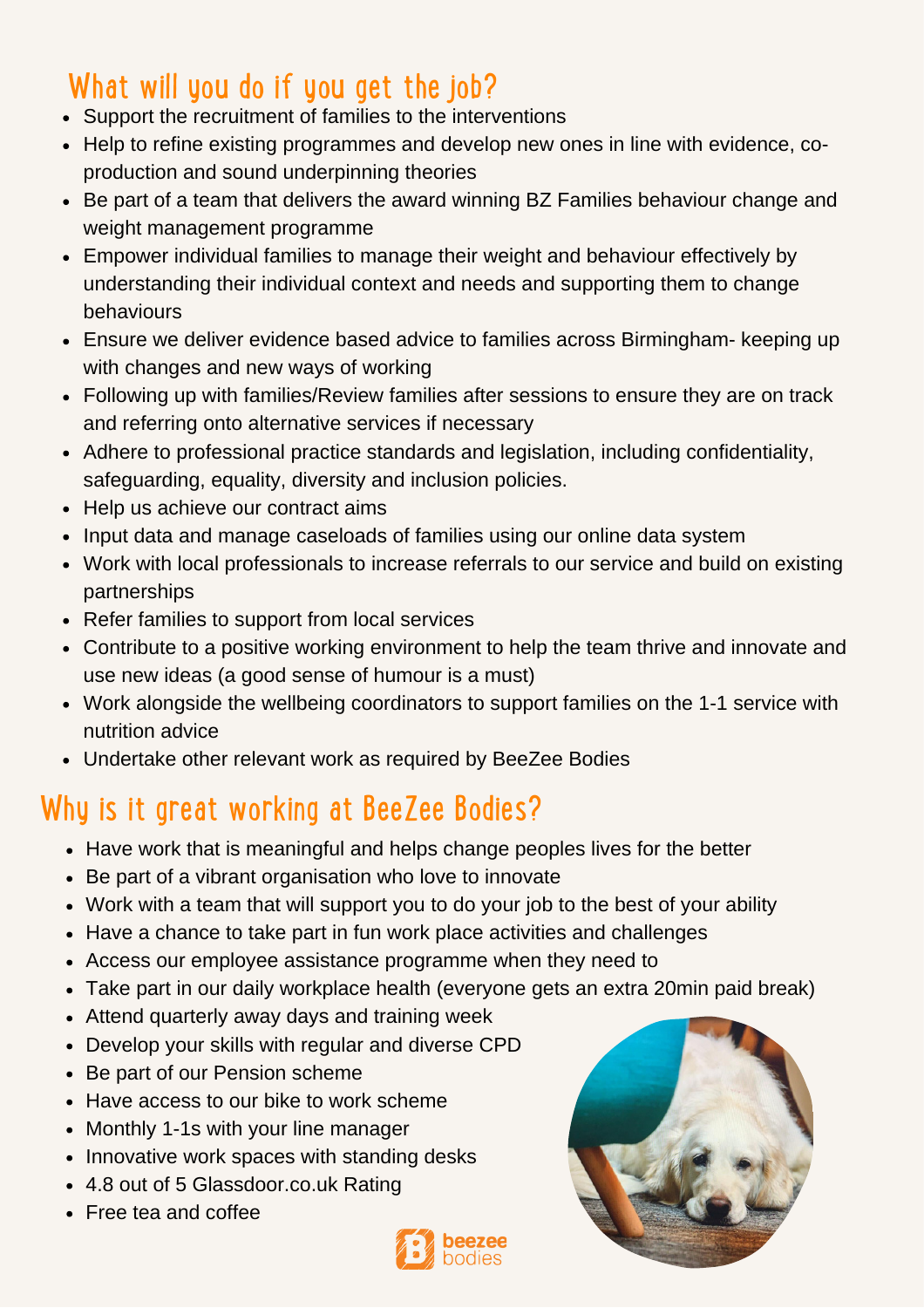# Criteria for this post:

To be successful in this role you will need to be within a commutable distance of Birmingham and the local community.